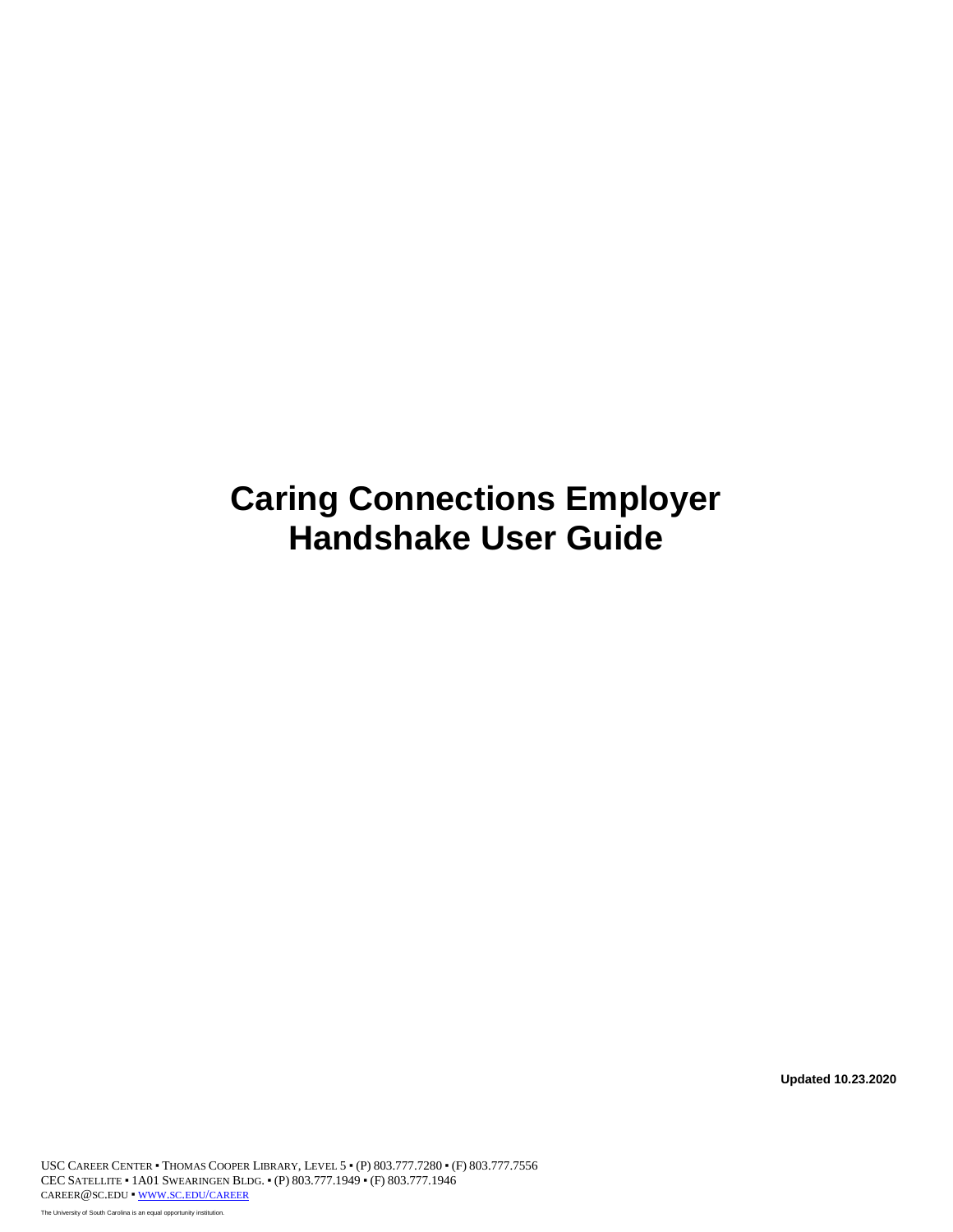# **DISCLAIMER**

 *caregiving/tutoring in order to benefit UofSC families. The University of South Carolina (UofSC) Career Center and Handshake act as a conduit to connect students/alumni as caregivers/tutors and the minor children of UofSC faculty and staff as recipients of* 

Users of the Handshake system, including UofSC faculty, staff and students/alumni, agree to  *indemnify and hold harmless the University of South Carolina, its representatives, officers, and fellow employees from any and all liabilities, claims, obligations, judgments, suits, costs, damages,*  expenses, attorneys' fees, incurred or paid, arising from or on account of engaging in recruiting *activities and/or employment as a result of connections made through UofSC's Handshake system, any property damage or destruction, personal injury or death or any other damages of whatsoever nature and kind, arising from or on account of this private employment connection opportunity.* 

 *agency, or its business practices, or (2) a warranty or representation by UofSC as to the quality, The listings of employers, employee candidates and/or work opportunities hosted within Handshake are offered solely as information to University of South Carolina students/alumni, faculty, and staff. UofSC cannot guarantee the completeness or accuracy of such information. Inclusion of any employers, employee candidates and/or work opportunities in Handshake does not constitute, and shall not be construed or reported as (1) an endorsement or approval by UofSC of the agents, safety or other features of such agency and/or its owners or employees. UofSC expressly disclaims any and all responsibility for any problems that may arise with regard to such agencies and/or work opportunities with regard to disputes between employers and employees/employee candidates.* 

 *All parties must exercise their own due diligence and good judgment when evaluating a prospective employment opportunity or hiring an individual to care for minor children. UofSC does not provide*  background checks on either those persons recruiting or being recruited/hired. UofSC has not vetted *any potential caregivers or tutors for DSS licensing requirements or other health and safety regulations. All employers and prospective employees using Handshake must abide by federal, state and local labor and tax laws regarding what constitutes taxable income.* 

 *All organizations/contacts utilizing Career Center services and/or Handshake are expected to abide*  by all common legal and ethical practices of recruiting and employment. It is understood that all *contacts agree to abide by the NACE Principles for Ethical Professional Practice as defined by the National Association of Colleges and Employers (NACE) when registering for their Handshake account.*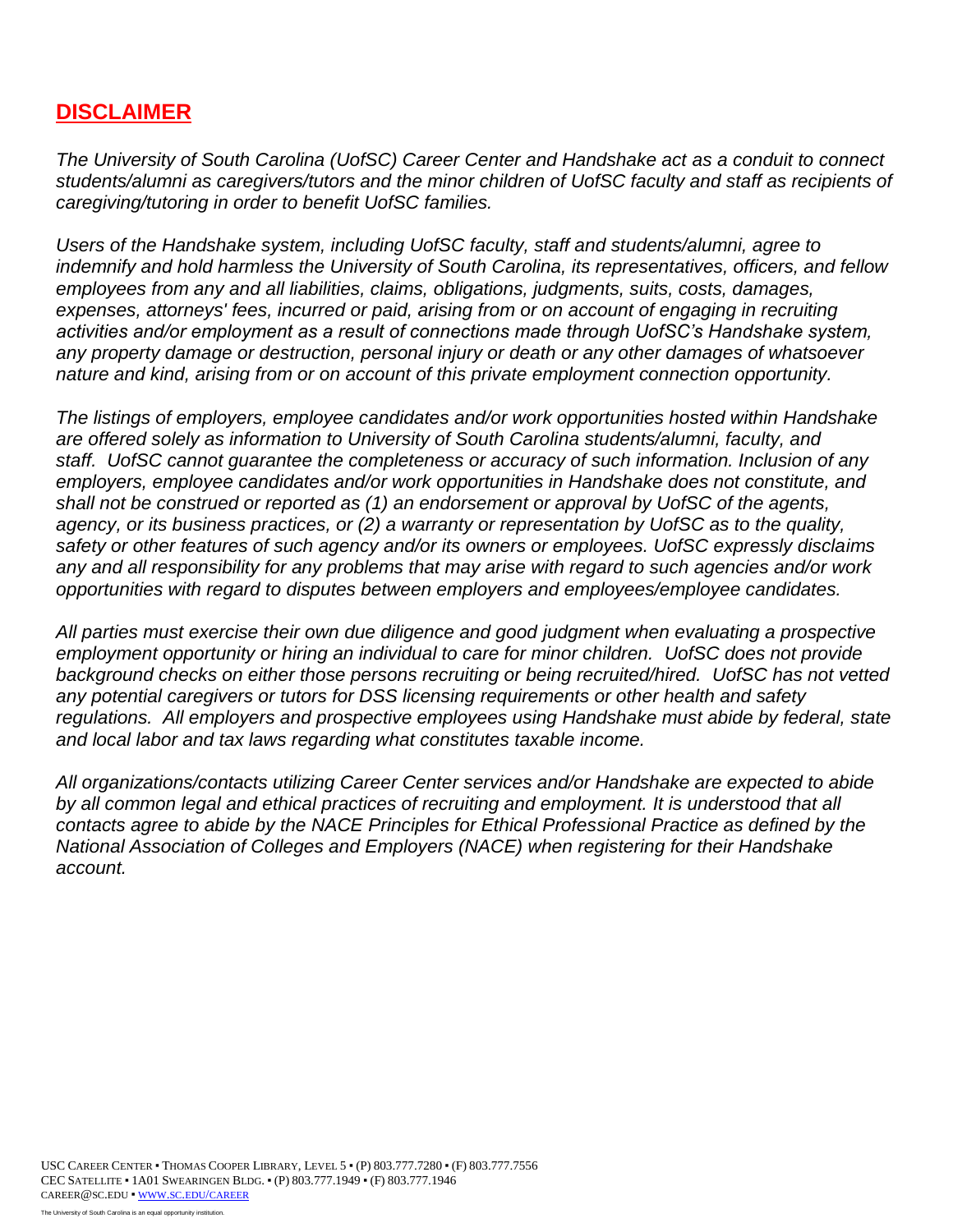# **REQUEST ACCESS**

Only UofSC faculty/staff may post opportunities to the Caring Connections employer account in Handshake. Users must have an @sc.edu email address that can be confirmed in the UofSC faculty/ staff directory. To gain access to Handshake, request access by submitting the **[Caring Connections](https://forms.office.com/Pages/ResponsePage.aspx?id=GUsqSzXRDkKLsrHNI4mYzMYKCcHPgHtDtvbqbNP7VLRURUhWN005OE4zRkRHV040SzdDSE9FUVU5RS4u)  [Employer Interest Form.](https://forms.office.com/Pages/ResponsePage.aspx?id=GUsqSzXRDkKLsrHNI4mYzMYKCcHPgHtDtvbqbNP7VLRURUhWN005OE4zRkRHV040SzdDSE9FUVU5RS4u)** 

- After you have requested access to connect to Caring Connections on Handshake, you will receive an email similar to below.
- Please confirm your account to ensure you will have access to post your opportunity to UofSC students.

*Subject: You have been invited to Handshake* 



### **POST A POSITION**

- 1. Start by clicking **Post a Job**
- Click **Post a Job** from your home dashboard, or clicking on **Jobs** in the left hand navigation bar and clicking **Create Job** in the top right hand corner.

| ii Handshake           | Q Search |                                                                                   | <b>NEW 28</b>                                                                                             | <b>AND READY</b> | Your Employer's Schools - | $Heip -$ | Tawnya Reynolds - |
|------------------------|----------|-----------------------------------------------------------------------------------|-----------------------------------------------------------------------------------------------------------|------------------|---------------------------|----------|-------------------|
| Home<br>My Profile     |          | <b>O</b> Post a Job                                                               | <b>O</b> Request an Interview                                                                             |                  | <b>O</b> Create an Event  |          |                   |
| <b>Company Profile</b> |          | ब्लि Jobs                                                                         | <b><i>C</i></b> Interview Schedule<br>Postings                                                            |                  | Upcoming Events           |          |                   |
| Postings               |          | <b>Personal Assistant</b><br><b>Pending</b><br>Requested January 02<br>at 11:48am | Amaranta University<br><b>Pending</b><br><b>ALLA</b><br>Requested July 16th<br>$2010 \approx 2.24$ nm BDT |                  | You have not RSVP'd to    |          |                   |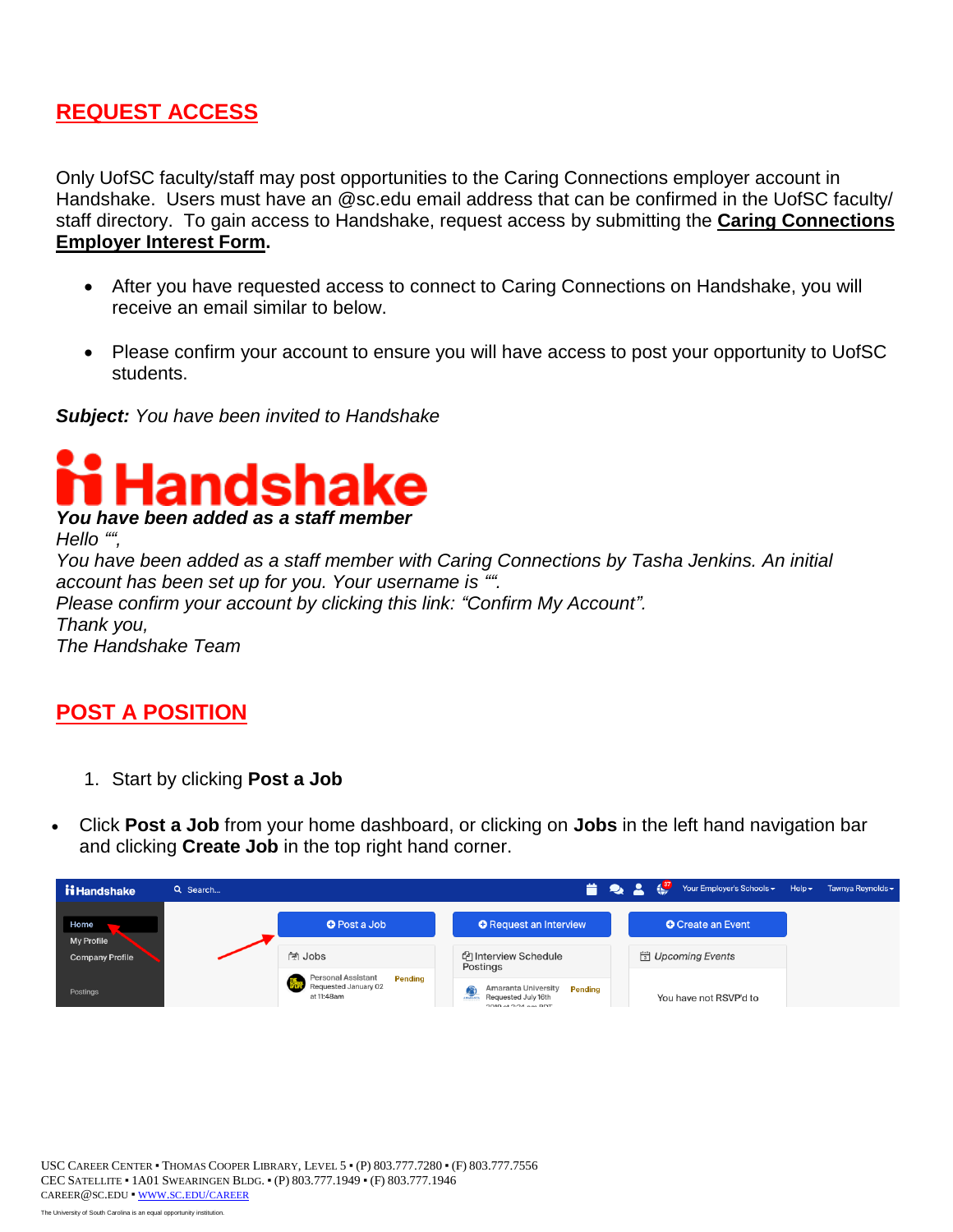| ii Handshake                                | Q Search                  |                                                 |                                |          | $\frac{1}{2}$       | Your Employer's Schools - | Tawnya Reynolds -<br>$Heip -$  |  |
|---------------------------------------------|---------------------------|-------------------------------------------------|--------------------------------|----------|---------------------|---------------------------|--------------------------------|--|
| Home                                        |                           | Jobs viewing all Sprinkle Dreams jobs Edit this |                                |          |                     | Type to search            | Create Job<br>Search           |  |
| <b>My Profile</b><br><b>Company Profile</b> | <b>Active Expired All</b> | Divisions $\sim$<br>Declined Not Posted         |                                |          |                     |                           | dob<br><b>VIEW B</b><br>School |  |
|                                             | $\Box$ ID $\hat{z}$       | Job ÷                                           | Applicants $\mathbf{\Theta}$ : | Schools: | Created $\triangle$ | Type $\hat{z}$            | Status                         |  |
| Postings                                    | n<br>1959                 | Pastry Chef                                     | 42                             | ٠        | 7/16/2019           | Job                       | $\boxed{4}$ $\boxed{3}$        |  |
| Jobs                                        | $\Box$<br>1113            | <b>Personal Assistant</b>                       | 80                             |          | 1/2/2018            | Internship                |                                |  |
|                                             | 0<br>576                  | <b>Pickle Counter</b>                           | 84                             | 3        | 8/22/2017           | Job                       | 111                            |  |

- You will now be asked to complete 3 tabs in the posting. These include the job **Basics**, **Details**, and **Preferences**. **You will not be completing the School Selection section.** You also have an option to use the **Preview** tab to see what your posting will look like to students/alumni. .
- All fields are *required*, save for the fields that state "(Optional)" next to the field name.
- *more likely you'll be to attract well-qualified candidates). Helpful Tip: the more fields you complete, the more well defined your job posting will be (and the* 
	- 2. Complete the **Job Basics**:

#### **Where should students submit their application?**

- *Choose Apply in Handshake. You will return to Handshake to review all of your applicant's profiles and resumes.*
- **Job Title** 
	- *Fill in the appropriate title in this text field*
	- *Suggestions include Babysitter, Caregiver, Learning Coach, Virtual School Learning Coach, Nanny, Tutor: "Subjects Covered"*
	- *Please include your name in the title of the posting. This will help with distinguishing between multiple positions with the same title. For example: Brenda Smith- Babysitter or Bob & Lucy Conner Family- Nanny*

#### **Under Display Your Contact Information to Students**

- *Choose Name Only*
- **Job Type** 
	- *Choose Job*

#### Add an **Employment Type & Duration**

- *Select either Part-Time or Full-Time AND indicate Temporary / Seasonal*
- When selecting Temporary / Seasonal, you'll need to add both the start and end dates.
- **Work Study Job** 
	- Indicate *No*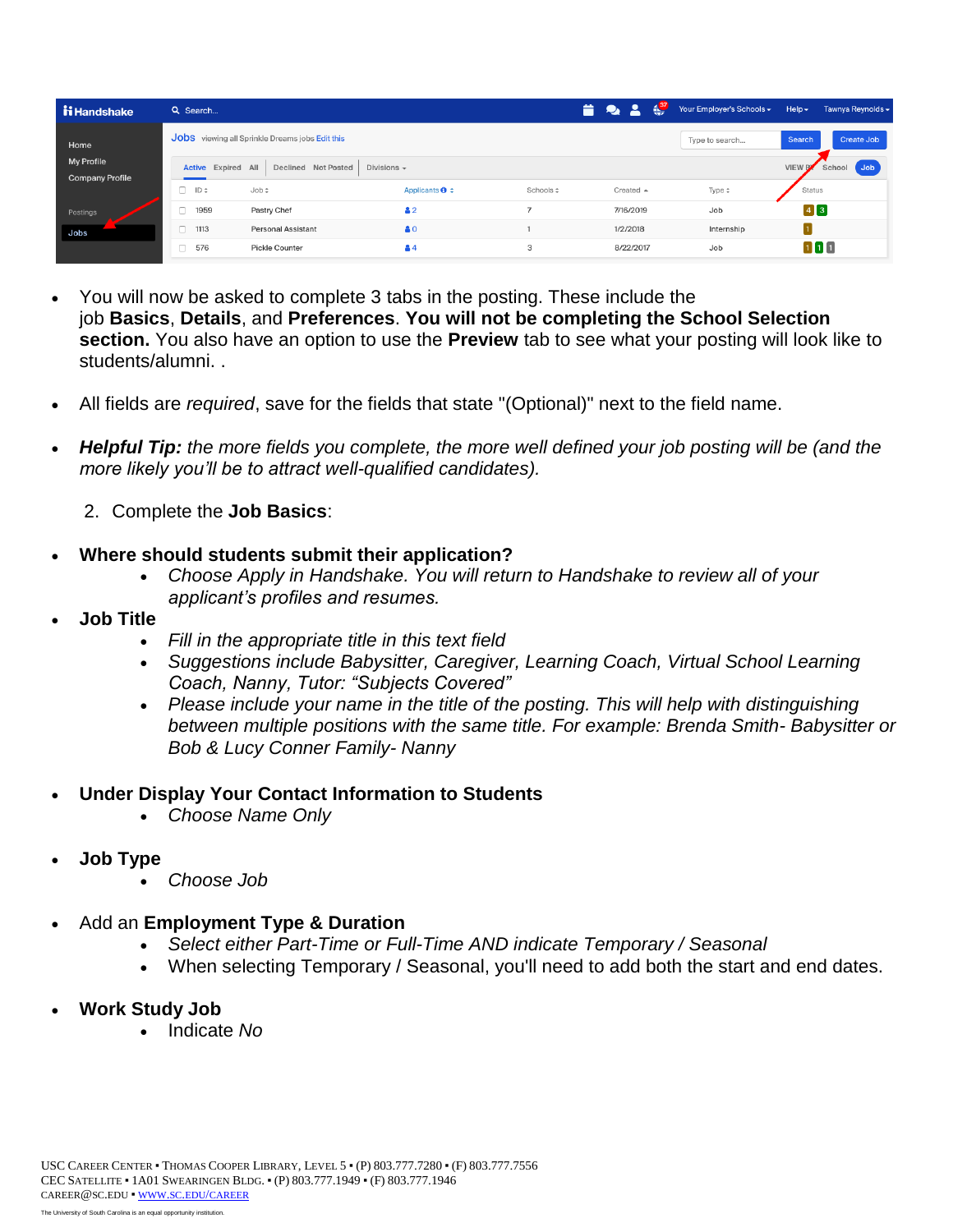$\mathbf{L}$ 

| New Job |                                                                                                     | Jobs | New Job     |  |
|---------|-----------------------------------------------------------------------------------------------------|------|-------------|--|
|         |                                                                                                     |      |             |  |
|         |                                                                                                     |      |             |  |
|         | Where should students submit their application?                                                     |      |             |  |
|         | ◯ Apply in Handshake                                                                                |      |             |  |
|         | ◯ Apply through external system                                                                     |      |             |  |
|         |                                                                                                     |      |             |  |
|         | Job title                                                                                           |      |             |  |
|         |                                                                                                     |      |             |  |
|         |                                                                                                     |      |             |  |
|         | <b>Company Division (Optional)</b>                                                                  |      |             |  |
|         | Select a division<br>$\overline{\phantom{a}}$                                                       |      |             |  |
|         | Display your contact information to students?                                                       |      |             |  |
|         | Name only                                                                                           |      |             |  |
|         | ◯ Don't show my info                                                                                |      |             |  |
|         |                                                                                                     |      |             |  |
|         | Job Type                                                                                            |      |             |  |
|         | $\bigcirc$ Job                                                                                      |      |             |  |
|         | $\bigcirc$ Internship                                                                               |      |             |  |
|         | ◯ Cooperative Education                                                                             |      |             |  |
|         | ◯ Experiential Learning                                                                             |      |             |  |
|         | O On Campus Student Employment                                                                      |      |             |  |
|         | ◯ Fellowship                                                                                        |      |             |  |
|         | ◯ Graduate School                                                                                   |      |             |  |
|         | ◯ Volunteer                                                                                         |      |             |  |
|         |                                                                                                     |      |             |  |
|         | <b>Employment Type</b>                                                                              |      |             |  |
|         | ◯ Full-Time                                                                                         |      |             |  |
|         | ◯ Part-Time                                                                                         |      |             |  |
|         |                                                                                                     |      |             |  |
|         | Duration                                                                                            |      |             |  |
|         | <b>O</b> Permanent                                                                                  |      |             |  |
|         | ◯ Temporary / Seasonal                                                                              |      |             |  |
|         | Is this a Work Study job?                                                                           |      |             |  |
|         | Work study jobs are for eligible students only.                                                     |      |             |  |
|         | ◯ Yes                                                                                               |      |             |  |
|         | $\bullet$ No                                                                                        |      |             |  |
|         |                                                                                                     |      |             |  |
|         |                                                                                                     |      |             |  |
|         |                                                                                                     |      |             |  |
| Cancel  | <b>Basics</b><br><b>Details</b><br><b>Preferences</b><br><b>Schools</b><br>Preview<br>$Next$ ><br>¢ |      | <b>Save</b> |  |
|         |                                                                                                     |      |             |  |

- 3. Once you're finished with **Job Basics**, choose **Next** along the bottom of your screen, or you can select the **Details** tab.
- Add a **Description** for your job opportunity
	- Please provide specifics such as: Number of and ages of children to be tutored or cared for, grade level and subjects to be tutored, if caregiving will be provided in your home or in another setting, if caregiver will be expected to provide transportation for children, etc.
- Choose **Job Roles** from the dropdown
	- This helps students search for jobs by their functional area
- Add **how many students** you plan on hiring for this position
- Adding a **Job Salary** is optional. However, it is suggested that you list this in order to get the best response rate.
	- All Caring Connections opportunities must be paid at least Federal Minimum wage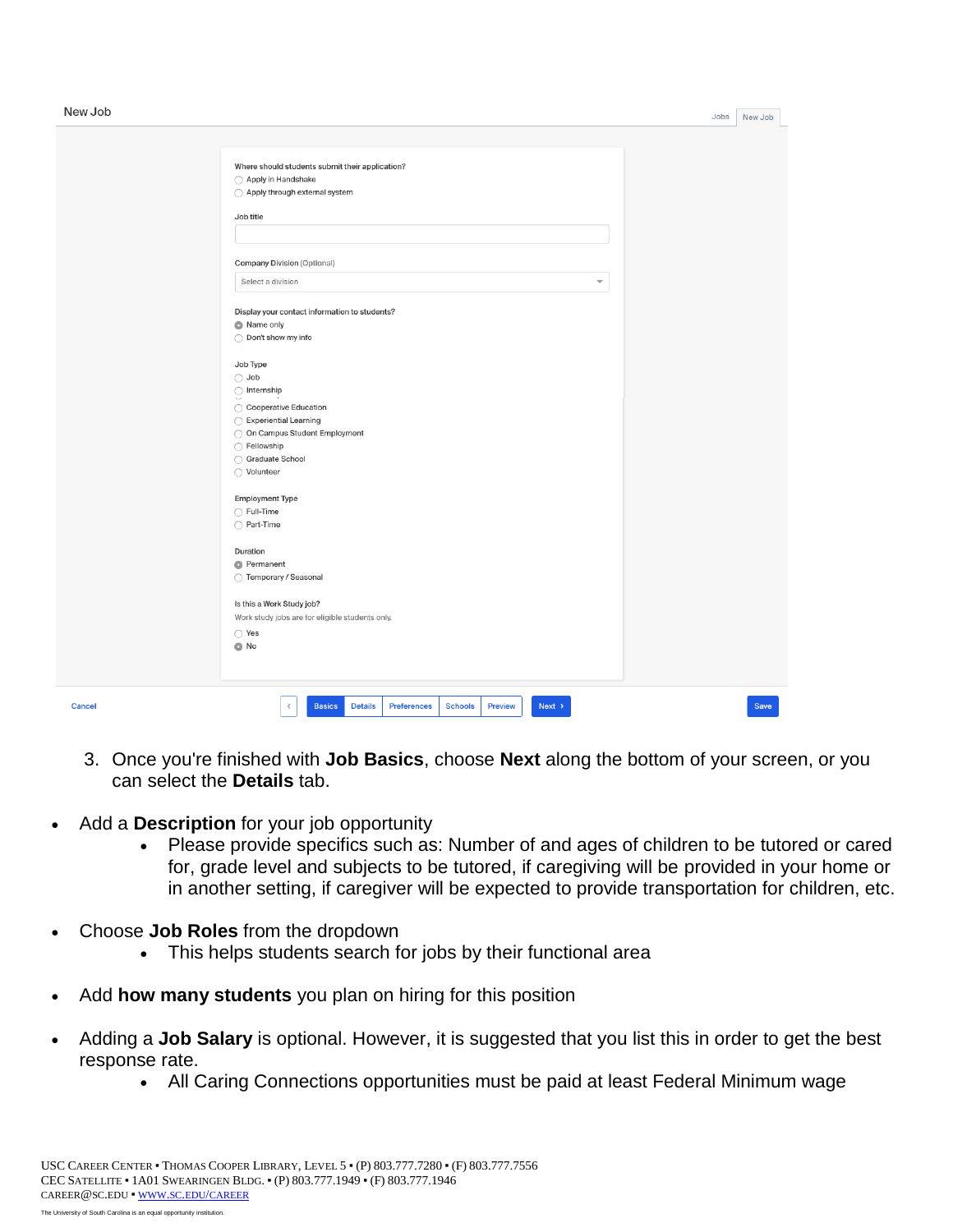#### Enter a **location** for your job

This should be general city like "Columbia, SC", "Lexington, SC", etc.

| New Job |                                                                                                             | New Job<br>Jobs |
|---------|-------------------------------------------------------------------------------------------------------------|-----------------|
|         |                                                                                                             |                 |
|         | Description                                                                                                 |                 |
|         | $A \times A$<br>描 注 告<br>$\circledast$ $\Box$ $\mathcal{I}_{\mathbf{x}}$<br>Heading $1 \div$                |                 |
|         |                                                                                                             |                 |
|         |                                                                                                             |                 |
|         |                                                                                                             |                 |
|         |                                                                                                             |                 |
|         |                                                                                                             |                 |
|         |                                                                                                             |                 |
|         | You can copy and paste a description directly from your website - we'll retain all the formatting.          |                 |
|         | Job role(s)<br>Type to search<br>$\overline{\phantom{a}}$                                                   |                 |
|         | Job roles are search facets for students who are looking for a certain type of work. Your selection(s) will |                 |
|         | help the students interested in these roles find your jobs. Learn more.                                     |                 |
|         | How many students do you expect to hire for this position?                                                  |                 |
|         | This number can be approximate and will not be displayed to students.                                       |                 |
|         |                                                                                                             |                 |
|         | Approximate salary<br>● Paid ○ Unpaid                                                                       |                 |
|         | $\$$<br>Per hour<br>$\hat{\mathbf{v}}$                                                                      |                 |
|         | Enter a number, not a range. Specifying a salary value is optional.                                         |                 |
|         | Job location                                                                                                |                 |
|         | Search                                                                                                      |                 |
|         | + add another location<br>Allow remote workers                                                              |                 |
|         |                                                                                                             |                 |
|         | Required documents (Optional)<br><b>Z</b> Resume                                                            |                 |
|         | □ Cover Letter                                                                                              |                 |
|         | □ Transcript<br>Other Document (e.g. work sample, course schedule, or other misc documents)                 |                 |
|         |                                                                                                             |                 |
| Cancel  | <b>Basics</b><br><b>Details</b><br><b>Preferences</b><br><b>Schools</b><br>Preview<br>$Next$ ><br>∢         | Save            |

- Choosing a job location in the United States, will prompt a question: "Does this position require U.S. Work Authorization?"
	- Choose *YES*
- Finally, if you'd like for a student to submit documentation such as a resume in Handshake, you can select **documents to require** students to submit with their application.
	- 4. Once you're finished with **Job Details**, select **Next,** or click directly on the **Job Preferences** tab**:**

#### *Also note: all of these preferences are completely optional.*

 Add a **Graduation date range** for your job by specifying the earliest and latest graduation date for qualified applicants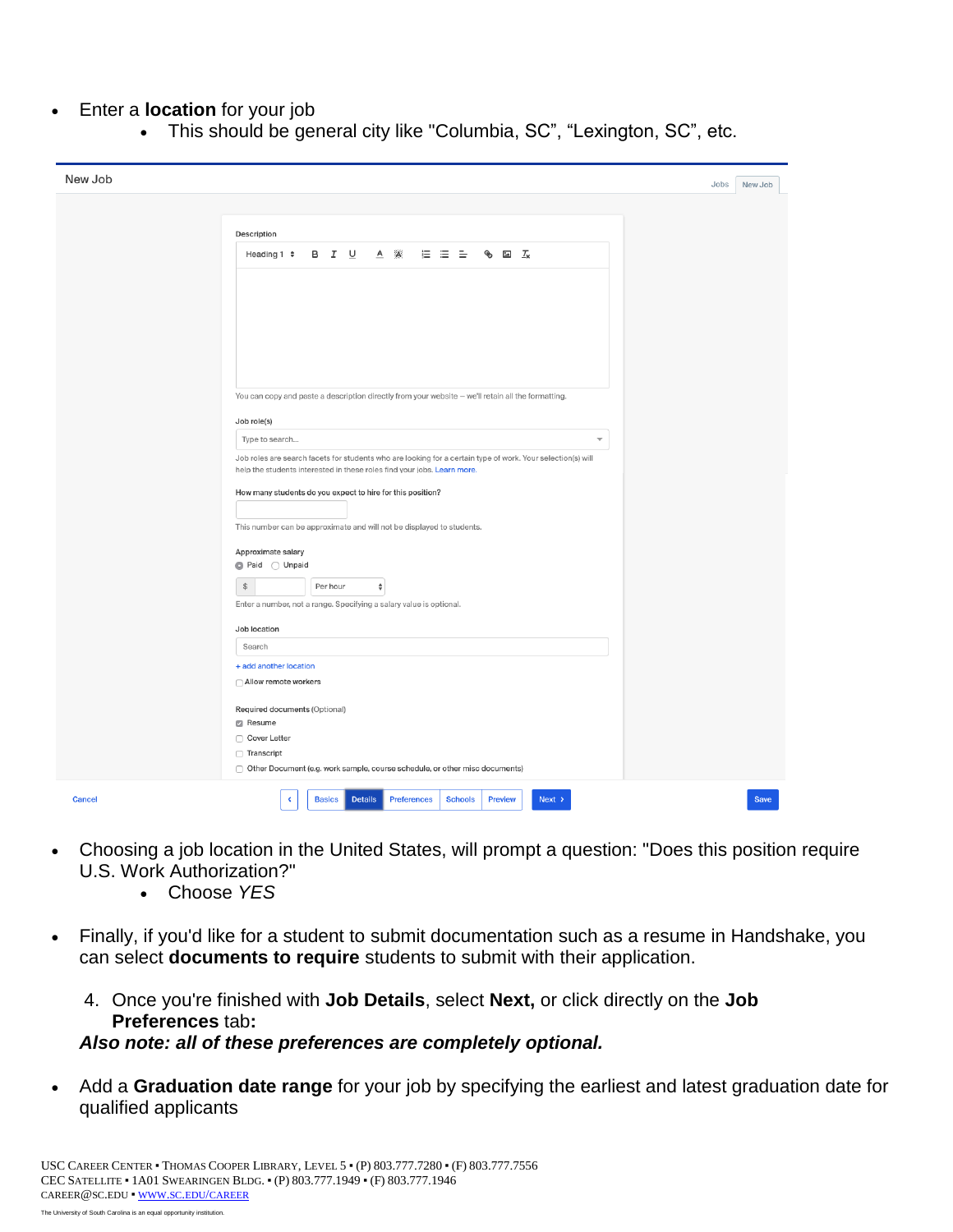- If you prefer to qualify students by **School Year**  like Freshman, Sophomore, Junior? You can select the link below to toggle to that option instead.
- Add a **Minimum GPA** value.
- Choose which **Majors** would make a student qualified for your job. This step is discussed in more detail below.

| <b>Graduation date range</b><br><b>Earliest grad date</b>    |   |      |   | <b>Latest grad date</b> |   |      |   |
|--------------------------------------------------------------|---|------|---|-------------------------|---|------|---|
| month                                                        | ♦ | vear | ♦ | month                   | ♦ | year | ♦ |
| Hiring alumni? You can leave earliest graduation date blank. |   |      |   |                         |   |      |   |
|                                                              |   |      |   |                         |   |      |   |
| <b>School years</b>                                          |   |      |   |                         |   |      |   |
| Freshman<br>F                                                |   |      |   |                         |   |      |   |
| Sophomore                                                    |   |      |   |                         |   |      |   |
| Junior                                                       |   |      |   |                         |   |      |   |
| <b>Senior</b>                                                |   |      |   |                         |   |      |   |
| <b>Masters</b>                                               |   |      |   |                         |   |      |   |
| <b>Doctorate</b>                                             |   |      |   |                         |   |      |   |
| <b>Postdoctoral Studies</b>                                  |   |      |   |                         |   |      |   |
|                                                              |   |      |   |                         |   |      |   |

- Setting up your **Major Preferences** 
	- Once you select a category (by clicking on the checkbox next to it), that category will expand to show the majors within it.
	- All majors within a category will be selected by default. But you can remove them by simply clicking on the major you'd like to remove.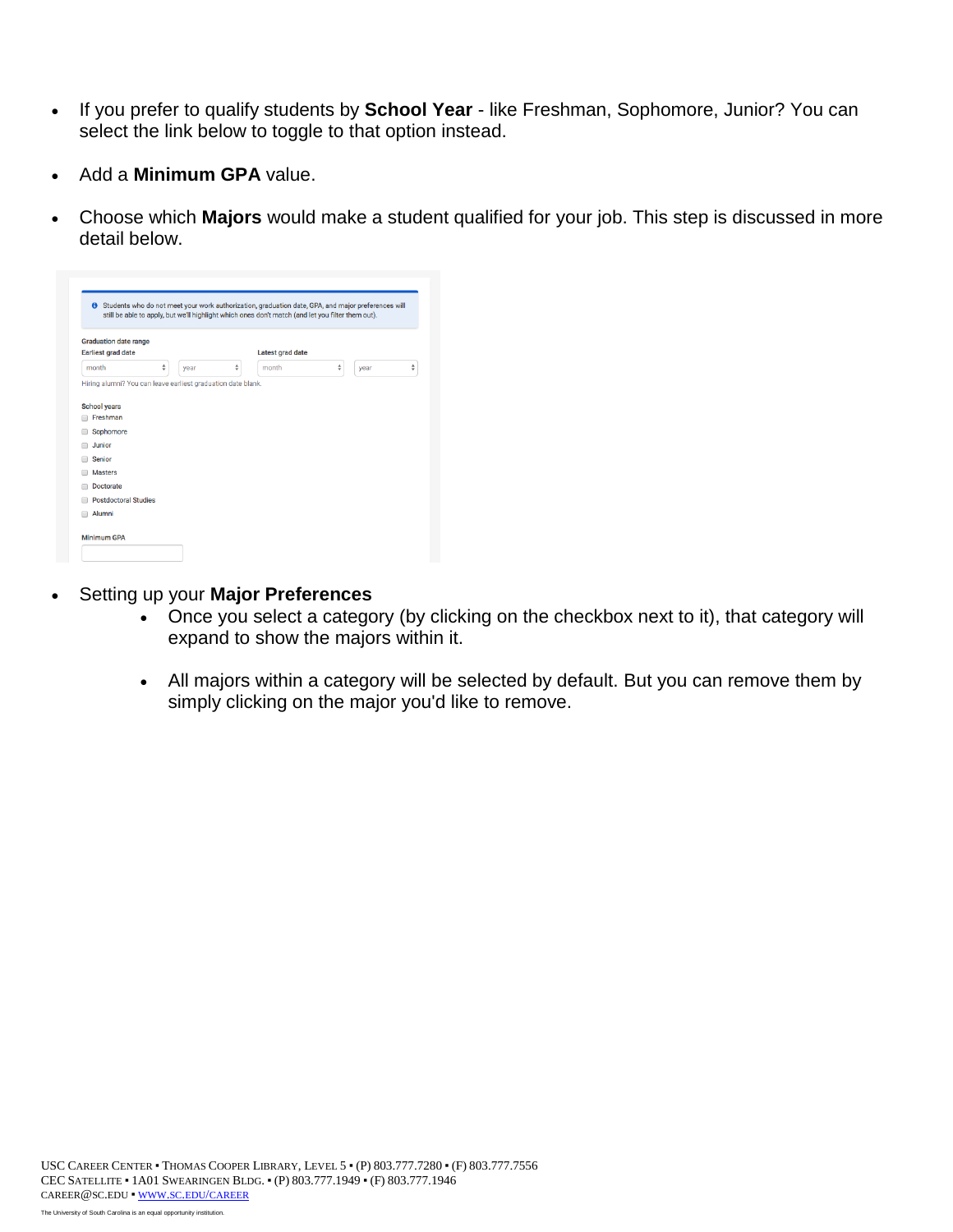|                                                                                                                                                                                               | Minimum GPA<br>Major categories<br>□ Agriculture, Food & Horticulture - 0 of 9 majors selected<br>Arts & Design - 0 of 19 majors selected<br>□ Business, Entrepreneurship & Human Resources - 0 of 24 majors selected<br>Civics & Government - 0 of 9 majors selected<br>Communications - 0 of 7 majors selected<br>□ Computer Science, Information Systems & Technology - 0 of 10 majors selected<br>G Education - 8 of 10 majors selected<br><b>Early Childhood Education</b><br><b>Education Administration</b><br><b>Agriculture Education</b><br><b>Elementary Education</b><br><b>Health &amp; Physical Education</b><br><b>Higher Education</b><br><b>Language Arts Education</b><br><b>Mathematics Education</b><br><b>Secondary Education</b><br><b>Special Education</b><br>□ Engineering - 0 of 19 majors selected<br>General Studies - 0 of 3 majors selected<br>Health Professions - 0 of 17 majors selected<br>Humanities & Languages - 0 of 12 majors selected<br>◯ Life Science - 0 of 14 majors selected<br>Math & Physical Sciences - 0 of 4 majors selected                                          |
|-----------------------------------------------------------------------------------------------------------------------------------------------------------------------------------------------|-------------------------------------------------------------------------------------------------------------------------------------------------------------------------------------------------------------------------------------------------------------------------------------------------------------------------------------------------------------------------------------------------------------------------------------------------------------------------------------------------------------------------------------------------------------------------------------------------------------------------------------------------------------------------------------------------------------------------------------------------------------------------------------------------------------------------------------------------------------------------------------------------------------------------------------------------------------------------------------------------------------------------------------------------------------------------------------------------------------------------|
| Cancel                                                                                                                                                                                        | Preferences<br><b>Schools</b><br><b>Basics</b><br><b>Details</b><br><b>Preview</b><br>Next ><br>∢<br>Save                                                                                                                                                                                                                                                                                                                                                                                                                                                                                                                                                                                                                                                                                                                                                                                                                                                                                                                                                                                                               |
| ii handshake<br>Home<br>My Profile<br><b>Company Profile</b><br>Postings<br>Jobs<br>Relationships<br><b>Search Students</b><br>Schools<br>Contacts<br>Campus<br>Events<br>Interviews<br>Fairs | ◈<br>Favorite Schools -<br>$Help -$<br>Zoe Delaney -<br>Q Search<br>О.<br><b>Secondary Education</b><br><b>Language Arts Education</b><br><b>Mathematics Education</b><br><b>Special Education</b><br>□ Engineering - 0 of 19 majors selected<br>General Studies - 0 of 3 majors selected<br>Health Professions - 0 of 17 majors selected<br>Humanities & Languages - 0 of 12 majors selected<br>◯ Life Science - 0 of 14 majors selected<br>Math & Physical Sciences - 0 of 4 majors selected<br>□ Natural Resources, Sustainability & Environmental Science - 0 of 11 majors selected<br>Social Sciences - 0 of 9 majors selected<br>These consolidate individual majors across every school on Handshake. Choose a specific major by school.<br>Applicant package recipients<br>Choose recipient<br>$\overline{\phantom{a}}$<br>Not seeing the recipient you're looking for? Create a new contact<br>X Zoe Delaney<br><b>Z</b> Email a summary of all applicants once my job expires<br>$\bigcirc$ Email every time a new student applies<br>◯ Send all applicants<br>Only send applicants who match all preferences |
|                                                                                                                                                                                               | Next ><br>Save<br>Cancel<br>K<br><b>Basics</b><br><b>Details</b><br>Preferences<br><b>Schools</b><br><b>Preview</b>                                                                                                                                                                                                                                                                                                                                                                                                                                                                                                                                                                                                                                                                                                                                                                                                                                                                                                                                                                                                     |

- Setting up how you will receive **Applicant Packages from UofSC students** 
	- **Email a summary**  you'll receive one email once your job expires
	- **Email every time**  you'll get emails each time a new student applies. If you choose this option, you can then specify whether you want to receive an email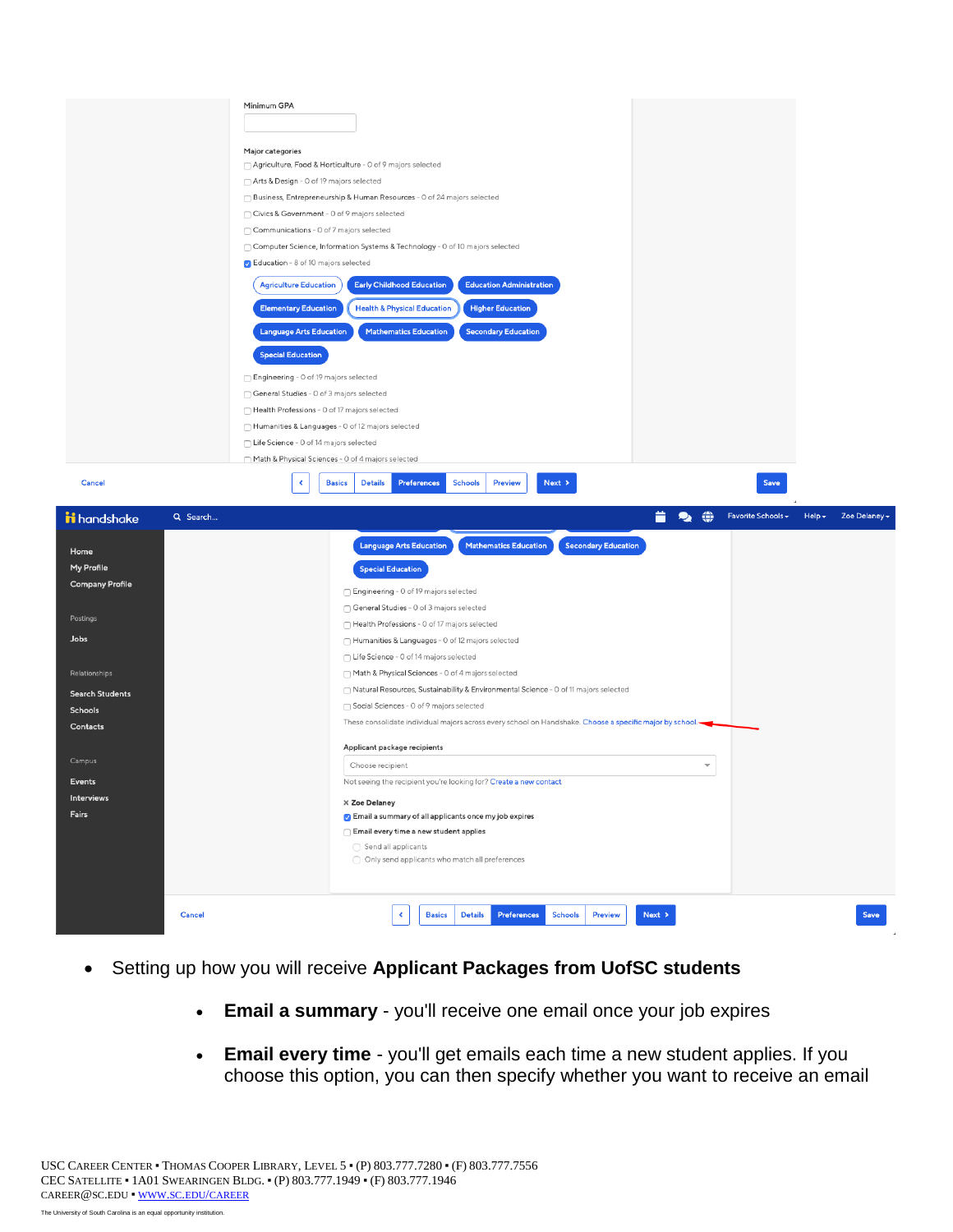notification for every student who applies, or only students who match all of your preferences (i.e. grad date / year, GPA, and Major).

 You'll see your name listed first. You can select (or remove) the following options: Applicant Packages Specify who should receive the applicant packages



- 5. Once you're finished with **Job Preferences**, choose **Next** along the bottom of your screen.
- 6. **School selection: You will not need to select any schools. UofSC has been set as the only school allowed.**
- 7. Select **Next** or **Preview** on the bottom navigation to preview your job



 If you're happy with how your posting looks, click **Save** in the lower right corner to save the job and up to 72 hours for your posting to be reviewed and approved for visibility to UofSC students/alumni. submit it through UofSC's Handshake platform to be reviewed by Career Center staff. Please allow You will receive an email to alert you (if you have this notification selected) once the position is approved. If the position needs to be updated or corrected, we will communicate with you through the comments box on your job posting.

# **ACCESS YOUR CANDIDATE POOL**

To view your applicant pool and change the status for each applicant, please review this [link.](https://support.joinhandshake.com/hc/en-us/articles/115012930067-Access-and-View-Applications)